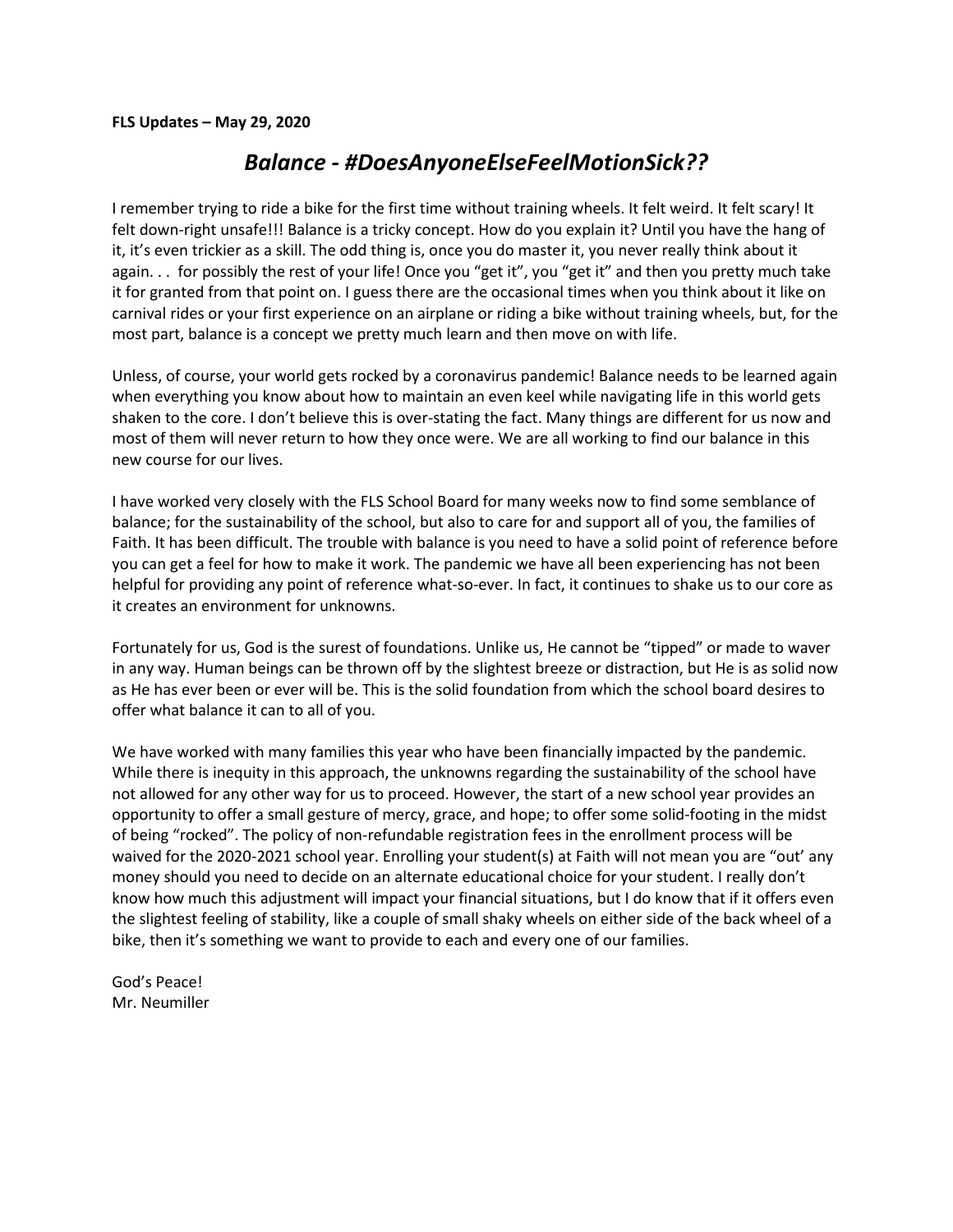### **In other news**

A Task Force has been created to discuss and work through the multifaceted process to safely return to school on our campus!

The goal for this group of staff, faculty and parents is to identify new procedures and processes to ensure the safety and well-being for every person in our community while continuing the quality educational experience for which Faith is so well known - - - *ON CAMPUS!* This task force will work to ensure that every possible issue is dealt with according to best practices information provided by health care and science experts. The hope is that, short of a mandate from government officials, we will be able to work through every scenario to find and implement a solution.

Please pray for this group of dedicated volunteers!!

### **Funding needed**

Every year, Faith Lutheran School (FLS) holds an auction to raise money to support our Christian education program. Part of the night's program is Bid for Kids. That is a time when attendees raise their bid numbers to donate to the FLS scholarship fund. This year, since the auction was canceled, we are unable to hold the Bid for Kids, but the need for scholarship is still there—possibly even greater than in previous years. If God is leading you, and you are in a financial position to make a donation to our scholarship fund, there are three ways to make a donation: 1) write a check made out to FLS with *scholarship* in the memo line and mail it to Faith Lutheran School, 7075 Pacific Ave SE, Lacey, WA 98503, or 2) click this [link o](https://faithlutheranlacey.ejoinme.org/MyPages/DonationPage/tabid/1107017/Default.aspx)r go to the FLS website a[t www.flschool.org](http://www.flschool.org/) and click on the *Donate* link on the menu bar, or 3) sponsor a student – make a monthly donation from September through June.



# **Your Giving Changes Lives, Forever.**

When you give, you are putting God first in your life and allowing God to work through you to help raise up families and followers of Jesus Christ!

## **FLS - Shoe Drive**

Thank you to all of our Faith families for your support of our shoe drive! Because the school and church closed one month into the shoe drive, we will continue to collect shoes over the summer and officially restart the shoe drive in October. Some of you are using this time to clean out your closets to find those gently worn shoes, slippers, boots, flip flops, etc. that no longer fit or are just not your style anymore. It is so fun to find a bag of shoes dropped off at the door or to see a bin that has been filled up with donations!! If you have a Facebook page or other social media account, share our shoe drive with your family and friends. Let's see if we can't get close to 7,500 pair of shoes by the time we start school again in the fall.